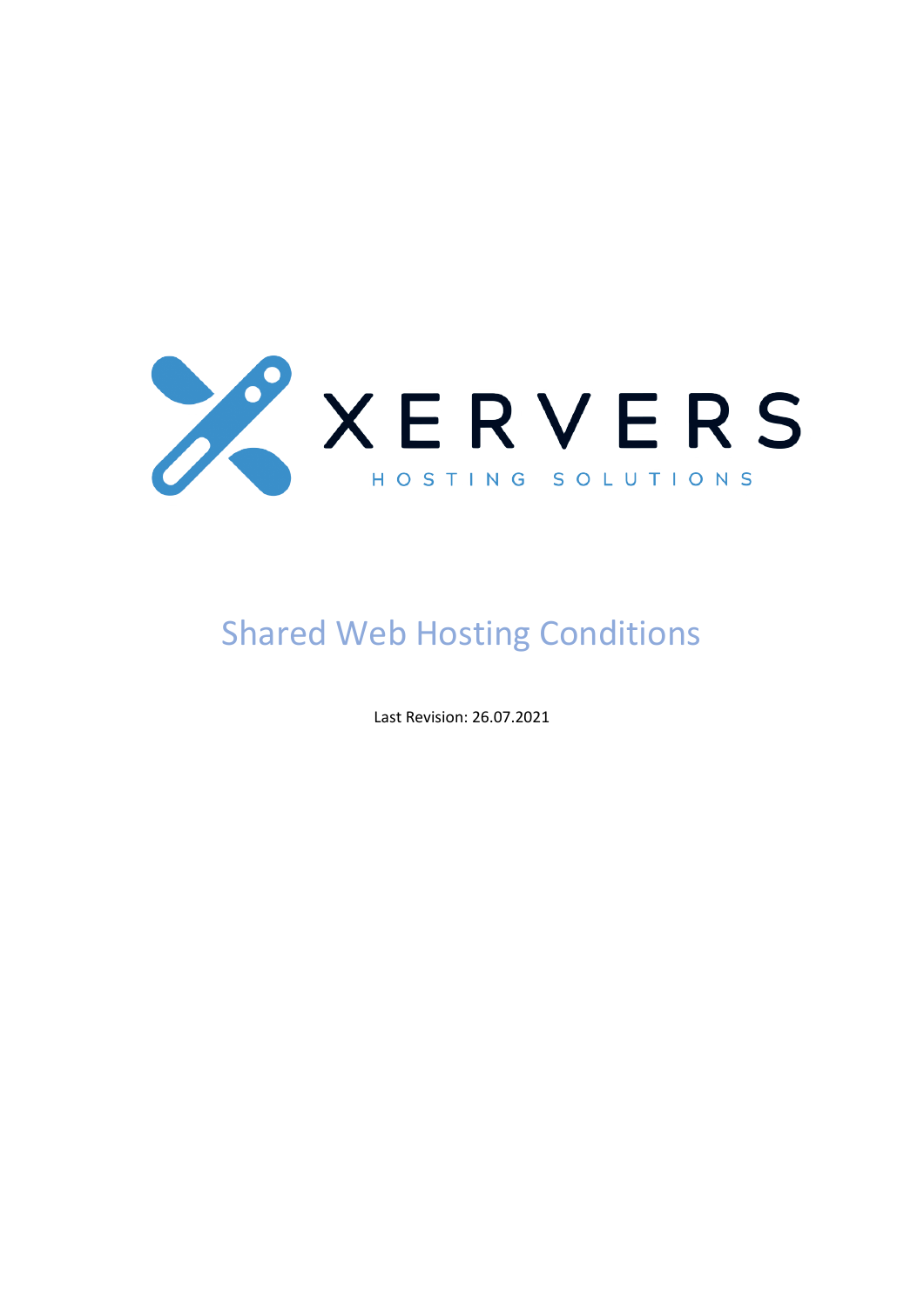

| Index |
|-------|
|       |
|       |
|       |
|       |
|       |
|       |
|       |
|       |
|       |
|       |
|       |
|       |
|       |
|       |
|       |
|       |
|       |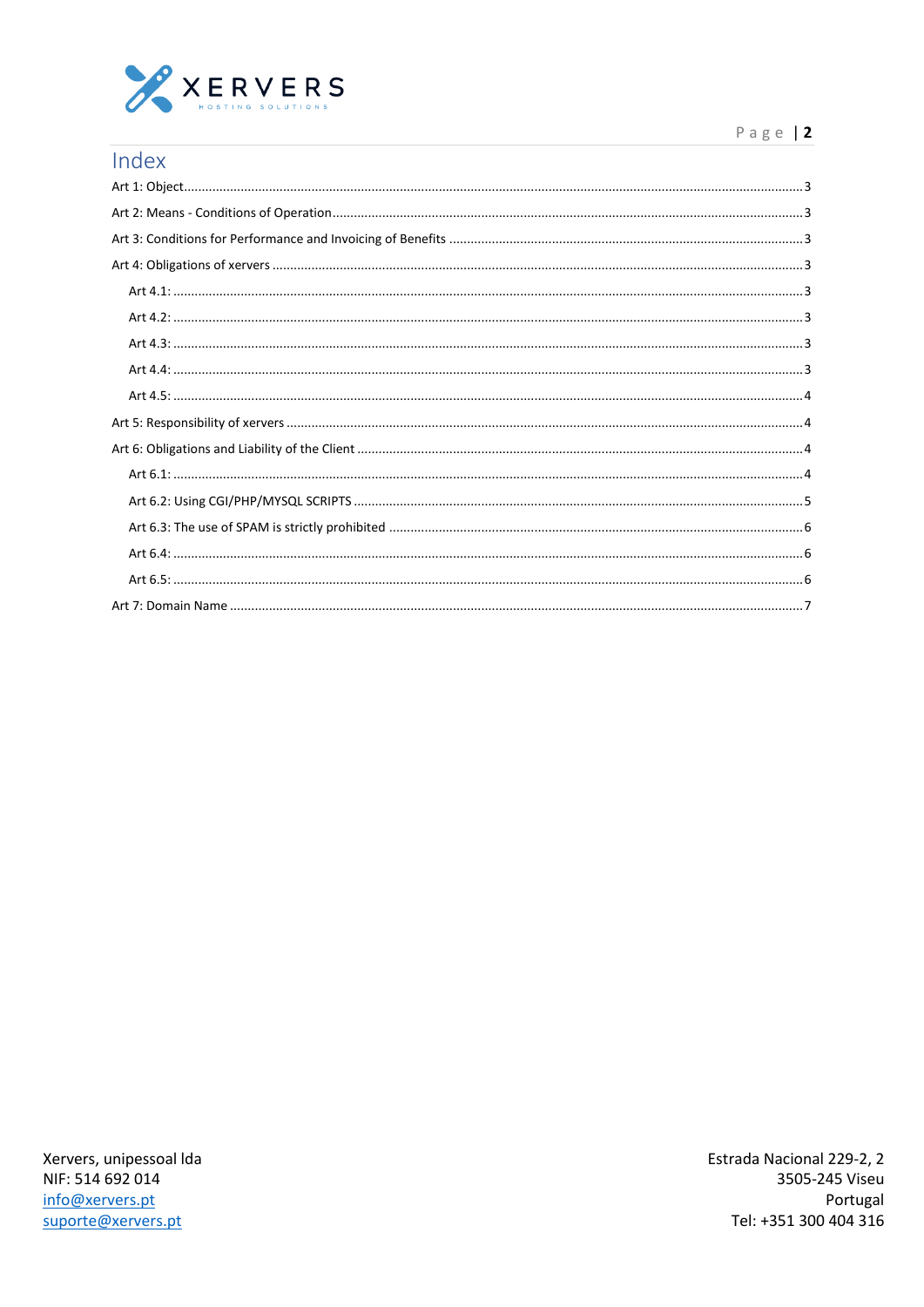

## <span id="page-2-0"></span>Art 1: Object

The purpose of these specific conditions is to define the technical and financial conditions under which **xervers** undertakes to host the Customer's Internet service on its platform.

The specific conditions detail the different subscription options with a view to the preparation by **xervers** of the platform space reserved for the Client.

The Client expressly acknowledges that **xervers** does not participate in any way whatsoever in the sense of those present to the design, development, realization and installation of the Client's Internet site and its computer tools for management and administration.

## <span id="page-2-1"></span>Art 2: Means - Conditions of Operation

The **xervers** platform is accessible to the general public over the Internet network through stations connected to the Internet network.

**xervers** guarantees access to the Internet site under reasonable visitation conditions and access to email boxes under reasonable use conditions.

In the event that access to the Service cannot be maintained due to traffic exceeding its capacities, the parties will consult in order to study technical and financial modifications to the customer's hosting conditions.

## <span id="page-2-2"></span>Art 3: Conditions for Performance and Invoicing of Benefits

**xervers**sends the Customer an account opening confirmation email, making available to the Customer the codes that allow him/her to access the space reserved for his/her Website on the **xervers** Service.

The date on which the Customer's website hosting codes are sent shall determine the start date for which billing shall take effect.

### <span id="page-2-3"></span>Art 4: Obligations of xervers

**xervers** undertakes to provide with all due care and diligence a quality service in accordance with the usages of the profession and the state of the art. It only meets an obligation of means.

#### **xervers** undertakes to:

<span id="page-2-4"></span>Art 4.1: Ensure access to the service 24/24h every day of the year.

**xervers** will inform the Customer as far as possible, within a reasonable time, by e-mail or through the website <https://xervers.pt/serverstatus.php> of a possible interruption of service, so that the Client can make the necessary arrangements.

<span id="page-2-5"></span>Art 4.2: Intervene quickly in case of an accident.

<span id="page-2-6"></span>Art 4.3: Ensure that your tools are maintained at the best level.

<span id="page-2-7"></span>Art 4.4: Make available to the Client the possibility of restricting access to its site (or part of it).

Xervers, unipessoal lda NIF: 514 692 014 [info@xervers.pt](mailto:info@xervers.pt) [suporte@xervers.pt](mailto:suporte@xervers.pt)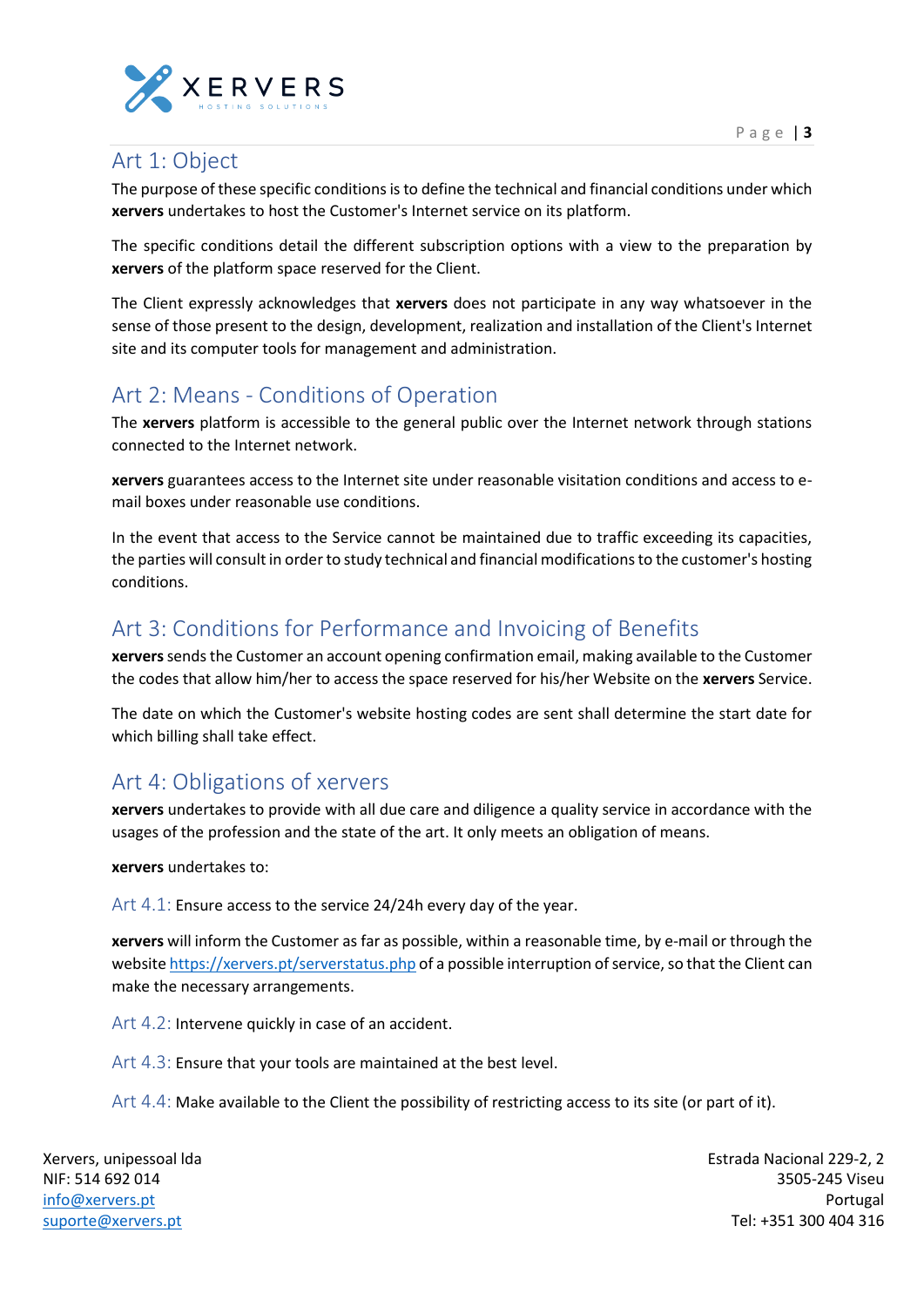

## <span id="page-3-1"></span><span id="page-3-0"></span>Art 5: Responsibility of xervers

**xervers** reserves the right to interrupt the Service, particularly if such Service constitutes a danger to the maintenance of the security of the **xervers** hosting platform, following an act of piracy of the Service. Or, following the non-installation of the application update resulting in the detection of a flaw in the system security. **xervers** agrees to re-establish the connection at the Customer's request, provided that corrective actions have been taken by the Customer.

**xervers** may not be held responsible for the content of the information, sound, text, images, form elements, data accessible on the sites hosted by the Customer Service, transmitted or put online by the Customer in any way.

**xervers** may not be held liable for the total or partial non-fulfillment of an obligation and/or failure of the operators of the transport network for the Internet universe and in particular of its access provider(s).

**xervers** may not be held liable towards the Customer for the introduction of a computer virus into the Customer Service.

**xervers** may not be held liable to the Customer for failure arising from the Customer's misuse of the Service.

Consequently, **xervers** recommends the Customer to take safeguard measures made on its own initiative.

### <span id="page-3-2"></span>Art 6: Obligations and Liability of the Client

<span id="page-3-3"></span>Art 6.1: The Client is committed to not hosting pornographic, racist or illegal charlatan sites, and those with links to these sites are forbidden.

Likewise, you may not host sites on pages related to any proselytism relating to sectarian movements or considered to represent a sectarian risk for the services of the State, or recognized as such by a final court decision. It also undertakes not to redirect to such sites.

The Client is responsible for respecting the volume of traffic and storage space authorized by the hosting formula and options to which he/she has subscribed.

The Customer is informed that the publications constitute in particular works of the mind protected by copyright in the sense of the subparagraphs a) and b) of paragraph 1 of art.2 of the Copyright and Neighboring Rights Code (Approved by Decree-Law no. 63/85, of March 14, and amended by Laws no. 45/85, of September 17, and 114/91, of September 3, and Decree-Laws nºs [332/97](https://dre.pt/web/guest/pesquisa/-/search/406493/details/normal?l=1) e [334/97,](https://dre.pt/web/guest/pesquisa/-/search/406483/details/normal?l=1) both of November 27, by Law no. 50/2004, of August 24 and Law 24/2006 of June 30th).

The Client is informed that sound, video or other files (MP3, DIVX, ISO, etc.) are subject to copyright and intellectual property rights.

Xervers, unipessoal lda NIF: 514 692 014 [info@xervers.pt](mailto:info@xervers.pt) [suporte@xervers.pt](mailto:suporte@xervers.pt)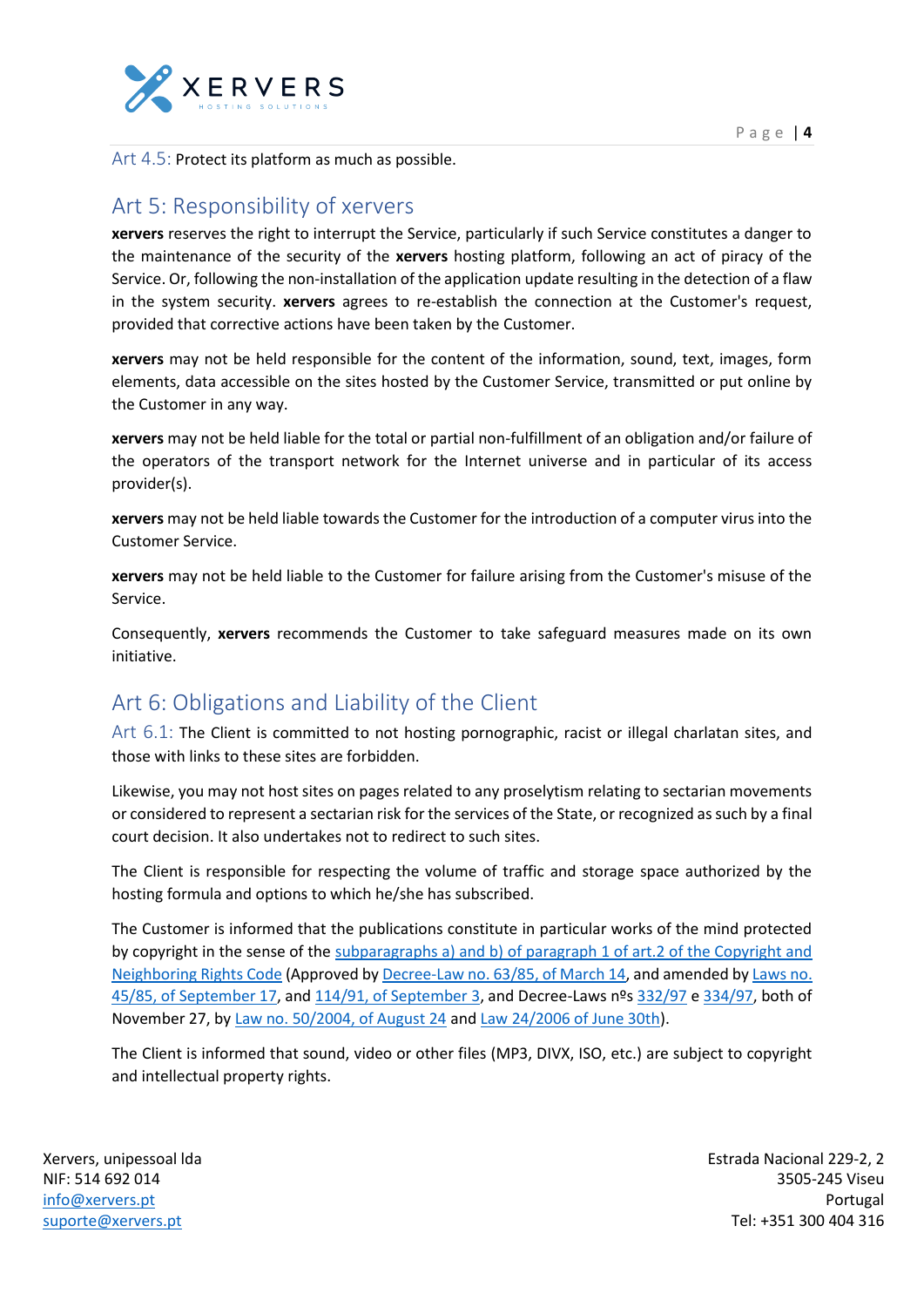

P a g e | **5**

The Client assures **xervers** that he/she is the owner of all intellectual property rights over all of the pages and data that he/she hosts, i.e., the rights of reproduction, representation and diffusion relative to the Internet medium, for a previously determined duration.

The Client hereby declares to fully accept all legal obligations arising from ownership of its services, and **xervers** may not be sued or in any way inconvenienced in this regard for any reason whatsoever, particularly in the event of violation of laws or regulations applicable to the Client's services. The Client declares to have obtained all necessary authorizations regarding copyright, namely from the Portuguese Authors Society that may be required. The Customer undertakes to make the identity and address of the owner or author of the web pages appear on the web pages of his website and to make all necessary requests for the creation of his website in accordance with current Portuguese Law.

Failure by the Customer to comply with the aforementioned points - whether the website is hosted on **xervers**' platform or by redirecting its domain to such websites - and notably any activity specifically prohibited on **xervers**' Service and/or likely to result in civil and/or criminal liability and/or likely to affect the rights of third parties will entitle **xervers** to disconnect and/or interrupt the Customer's services without prior notice and to immediately and fully terminate the contract, without prejudice to the right to all damages to which **xervers** may be entitled. In such cases, the Client will not have any right to a refund of amounts already paid to **xervers**. The Client undertakes to pay directly to the claimant any amount that the claimant may demand from **xervers**. Furthermore, the Client undertakes to intervene, at **xervers**' request, in any legal or non-legal action brought against it, as well as to guarantee **xervers** any convictions that may be handed down against it. Consequently, the Client undertakes to treat as its own any claim and/or lawsuit, whatever the form, object or nature of the claim against **xervers**, possibly linked to obligations borne by the Client under this contract.

The Client, who is solely responsible for the content of the Website, undertakes to defend **xervers** at his own expense in the event that **xervers** is the subject of a claim relating to the data, information, messages, etc. that he disseminates, and to pay any compensation that may be due to him to repair any damage he may have suffered, provided that he is free to settle and conduct the proceedings.

The Client undertakes to implement the necessary safeguards to ensure the continuity of his business.

#### <span id="page-4-0"></span>Art 6.2: Using CGI/PHP/MYSQL SCRIPTS

**xervers** provides hosting that allows the use of GGI scripts, PHP, MYSQL and other executable programs. These scripts use much more system resources than simple pages, so the restrictions below apply to the use of these features.

The customer has the ability to create and execute their own CGI, PHP or/and SQL scripts on their own account. This use must be reasonable. However, in order to provide a good quality service, **xervers** reserves the right to stop the execution of certain CGI, PHP, SQL and/or the site if these require too much server power and endanger the proper functioning of the **xervers** shared hosting platform, regardless of the five restrictions below.

**xervers** will do its best to warn customers who use scripts that require too high a percentage of system resources before suspending them.

On the other hand, if scripts cause problems for other customers or use too many resources they may be stopped without notice.

Xervers, unipessoal lda NIF: 514 692 014 [info@xervers.pt](mailto:info@xervers.pt) [suporte@xervers.pt](mailto:suporte@xervers.pt)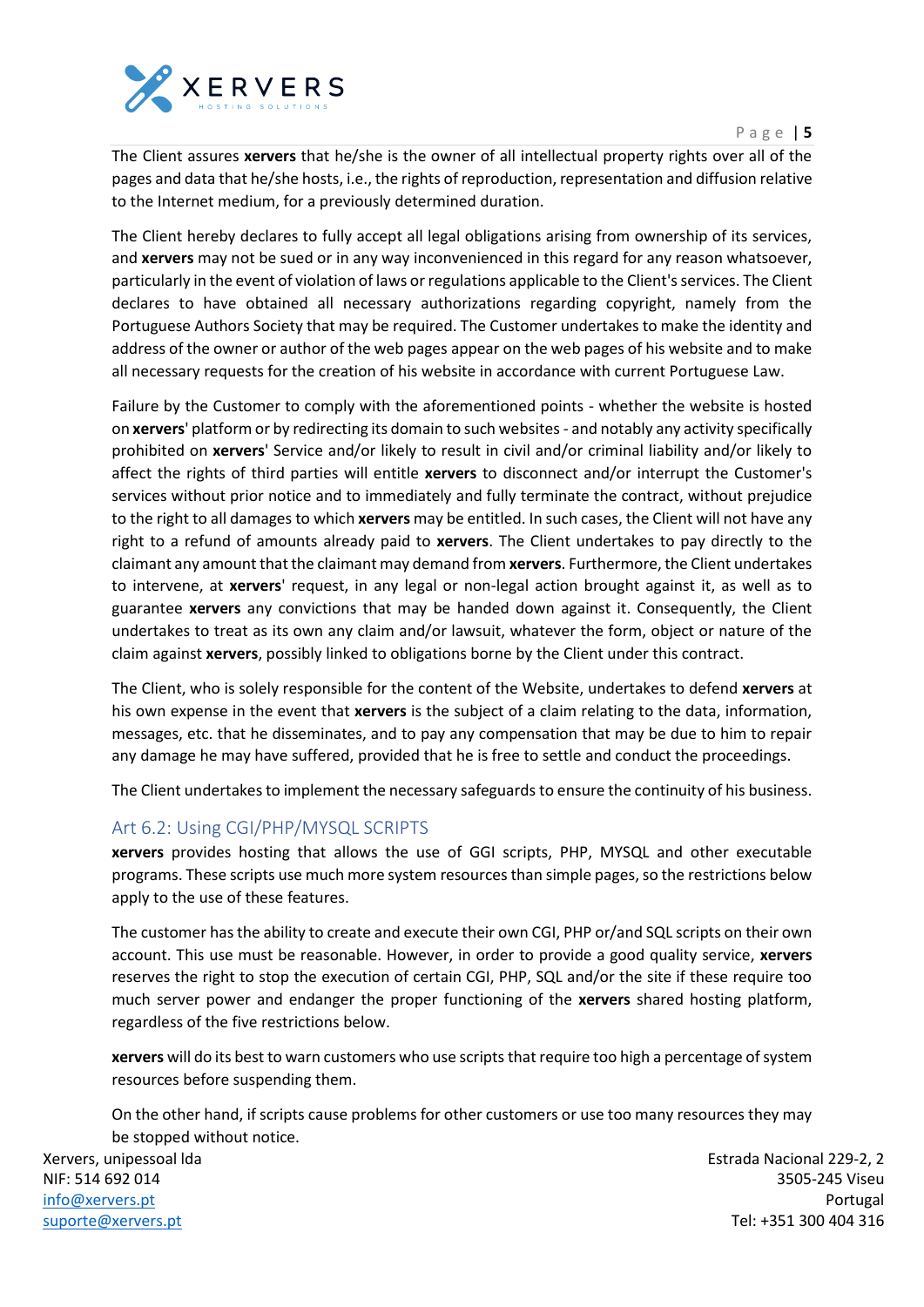

P a g e | **6**

The Customer is warned that use that does not respect the above may render the site's operation incompatible on the **xervers** shared platform, exposing it to suspension without notice in order to guarantee an acceptable quality of service to all of the platform's customers. The Customer will then be offered the option of a dedicated hosting contract.

The scripts must not in any case interact with the configuration of the Service or the material. The execution of scripts of this type may lead to the immediate cancellation of the Customer account. Consequently, to assess the reasonableness of the use of scripts in view of the shared hosting platform, the following criteria will be used:

- daily traffic.
- number of web requests per day (html, php, cgi, jpg, gif and others);
- machine processor ("CPU") utilization.
- RAM usage.
- access to a sql server limited in number of simultaneous requests (**xervers** recommends that the Client establish short connections, closing them after use).
- for other reasons not defined in these conditions, but which, in **xervers**' judgment, would put the **xervers** computer system at risk. It shall be up to the Customer to make known the exact reason why he uses such scripts.

Alerts are sent automatically when one of the criteria is met, and the Client must then validate that this alert has been properly received by means of a reply e-mail and that **xervers** has understood the request made.

If the Client does not validate this e-mail within 12 hours, **xervers** reserves the right to close the site without notice.

Downloading must be done by the anonymous FTP server, if available.

#### <span id="page-5-0"></span>Art 6.3: The use of SPAM is strictly prohibited

The Customer undertakes not to use the Service features to send messages in large numbers (SPAM) or to people who do not wish to receive them or to the wrong addresses. In this regard, **xervers** reserves the right to suspend the customer's messaging services without notice, when massive email deliveries affect the integrity and/or security of the **xervers** network.

On the other hand, in case of any complaint (whether customer or not) regarding a sent e-mail:

- from the facilities hosted at **xervers**
- or holding the URLs of sites hosted on **xervers**

In case of non-compliance with this commitment, the Customer acknowledges that **xervers** has the right to limit, restrict, interrupt or permanently suspend, in whole or in part, the service in question for a minimum duration of five days without notice, and even to permanently terminate the contract in case of non-compliance with warnings regarding spamming sent by e-mail to the Customer.

<span id="page-5-1"></span>Art 6.4: The Client undertakes to keep a copy of the transmitted data.

<span id="page-5-2"></span>Art 6.5: File hosting platforms are prohibited in **xervers** shared hosting offers.

Xervers, unipessoal lda NIF: 514 692 014 [info@xervers.pt](mailto:info@xervers.pt) [suporte@xervers.pt](mailto:suporte@xervers.pt)